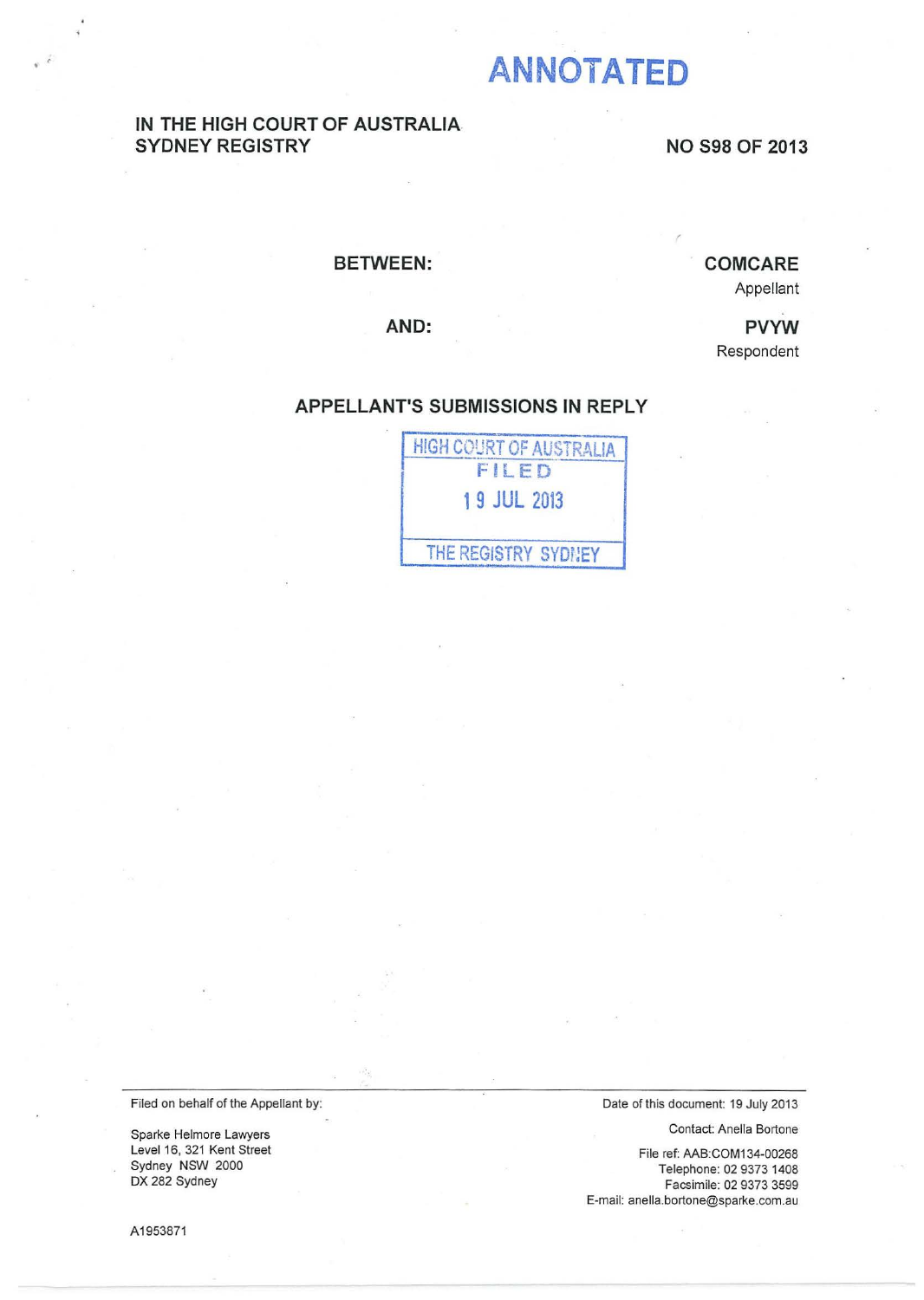#### PART I FORM OF SUBMISSIONS

1. These submissions are in a form suitable for publication on the internet.

#### PART II REPLY

- 2. The Appellant does not seek to overturn the decision in Hatzimanolis v ANI Corporation Ltd (1992) 173 CLR 473. Accordingly, the issues identified by the Respondent at [2] and [3] of the Respondent's submissions do not arise. The issues identified by the Respondent at [4] do arise. Resolution of those issues will almost certainly require the Court to clarify aspects of the reasoning in Hatzimanolis.
- 10 3. The Respondent is not correct in asserting at [8] that 'there was no evidence of what the employer knew, or might have foreseen, about how the Respondent might spend her free time on the evening of 26 November 2007'. There was evidence to the effect that the Respondent had not advised her employer how she intended to spend her time whilst at the motel or town, or who, if anyone, she would be associating with while staying there.<sup>1</sup>
- 4. Further, the Respondent's recitation at [8] of other matters in respect of which . there was 'no evidence' does not adequately reflect the fact that she was only entitled to succeed in the Tribunal if the Tribunal was positively satisfied that her injury was sustained in the course of her employment. The 20 Respondent adduced no evidence which suggested that: (i) her employer ought to have anticipated the possibility of her having sex in her motel room; (ii) the performance of sexual activity related, in a relevant way, to the terms and conditions of her employment; (iii) Departmental guidelines and/or terms of employment supported any link or connection between sexual activity and employment; or (iv) any other matter or thing referable to 'the employment' supported the notion that an injury in the course of sexual activity would arise, or would be regarded as arising, within the course of employment and therefore be compensable.'
- 5. At [16] the Respondent notes that this Court in Hatzimanolis accepted that all 30 of the matters of time, place, circumstances, and conditions of employment must be examined for the purpose of determining whether an injury was sustained in the course of employment - yet contends that in interval cases (within an overall period of work) only 'place' is relevant.

Page 1

Comcare v PVYW [2012] FCAFC 181 at [3] and Re PVYW v Comcare, Unreported, Professor RM Creyke, 26 November 2010 at [9]-[15]. See also Statement of Agreed Facts, AB 2 at [4].

<sup>2</sup>  See L & B Linings Pty Ltd v WorkCover Authority of NSW [2012] NSWCA 15 at [34].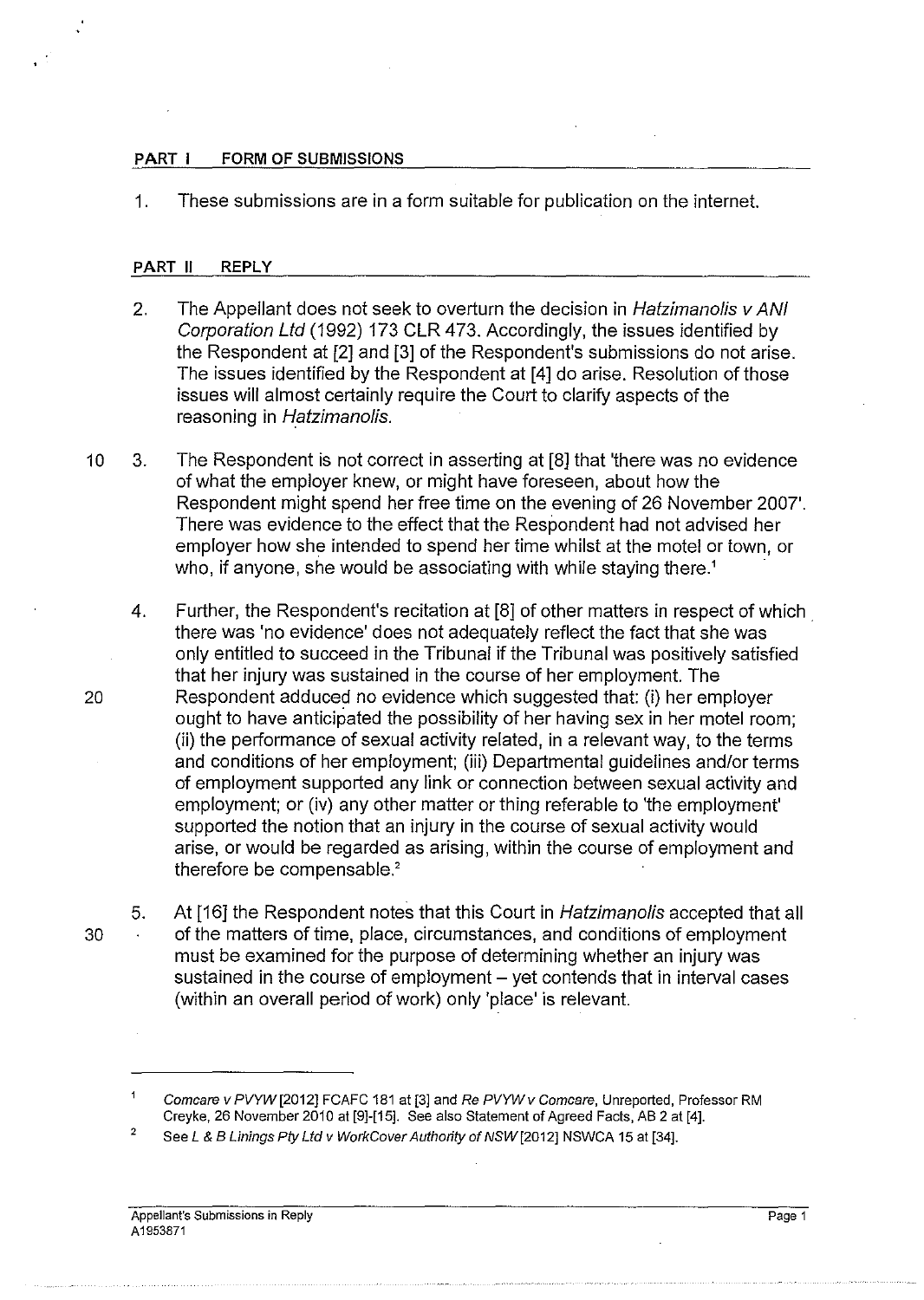- 6. The Respondent's attempt at [19] to bring her claim within the concession made by the employer in Hatzimanolis is unpersuasive. That concession was that the employee would have been within the course of employment 'even [when] enjoying recreational activity at the camp'. That concession was made in circumstances where: (i) the camp consisted of a group of other coemployees; (ii) the camp was located remotely; (iii) the camp included some recreational facilities; and (iv) the circumstances surrounding the employment (including hours of work and length of time spent in the camp) were such that it was clearly within the contemplation and interests of the 10 employer that employees would undertake particular recreational activities when not working. Further, the concession was not to the effect that every conceivable recreational activity would necessarily be within the course of employment.
- 7. At [26] the Respondent argues that there is nothing in *Hatzimanolis* to support the conclusion that the plurality did not intend to expand the law on 'place cases' beyond the actual result in Danvers*<sup>3</sup>*or so as to reinterpret the reasoning in *Oliver*.<sup>4</sup> This is incorrect. At 482.5 the plurality made clear that the organising principle identified by them was intended to be applied so as to result in outcomes which 'accord with the current conception of the course 20 of employment as demonstrated by the main cases, particularly the decisions of this Court in Oliver and Danvers'.
	- 8. Paragraphs [27]-[31] of the Respondent's submissions go to the heart of the difference between the parties. The Respondent's argument accepts that her reading of Hatzimanolis results in a formulation of the scope of liability for compensation which is wider than that which would flow from the actual reasoning of the Court in Danvers and Oliver. Accordingly, she seeks to reinterpret Danvers and Oliver to find an explanation for their results radically different to that adopted in the cases themselves.
- 9. Thus Danvers becomes a case where compensation was available even if 30 the claimant caused the fire by smoking in bed (the very conclusion on the facts which Barwick CJ rejected).<sup>5</sup> Oliver becomes a pure 'place case' where one ignores the critical finding relied on by Dixon CJ that the employer had encouraged the claimant and other employees to carry out the very activity at the place which led to the injury (or at least recognised or countenanced that activity).<sup>6</sup>
	- 10. The Appellant's simple point is that the Court in Hatzimanolis did not intend to engage in such a revision and expansion of the scope of liability. It did not

<sup>3</sup>  Danvers v Commissioner for Railways (NSW) (1969) 122 CLR 529.

*<sup>4</sup>*  Commonwealth v Oliver (1962) 107 CLR 353.

<sup>5</sup>  Danvers at 533; see also at 540 (McTiernan J) and at 541 and 542 (Menzies J).

<sup>6</sup>  Oliver at 355 and 358; see also at 360 (Menzies J).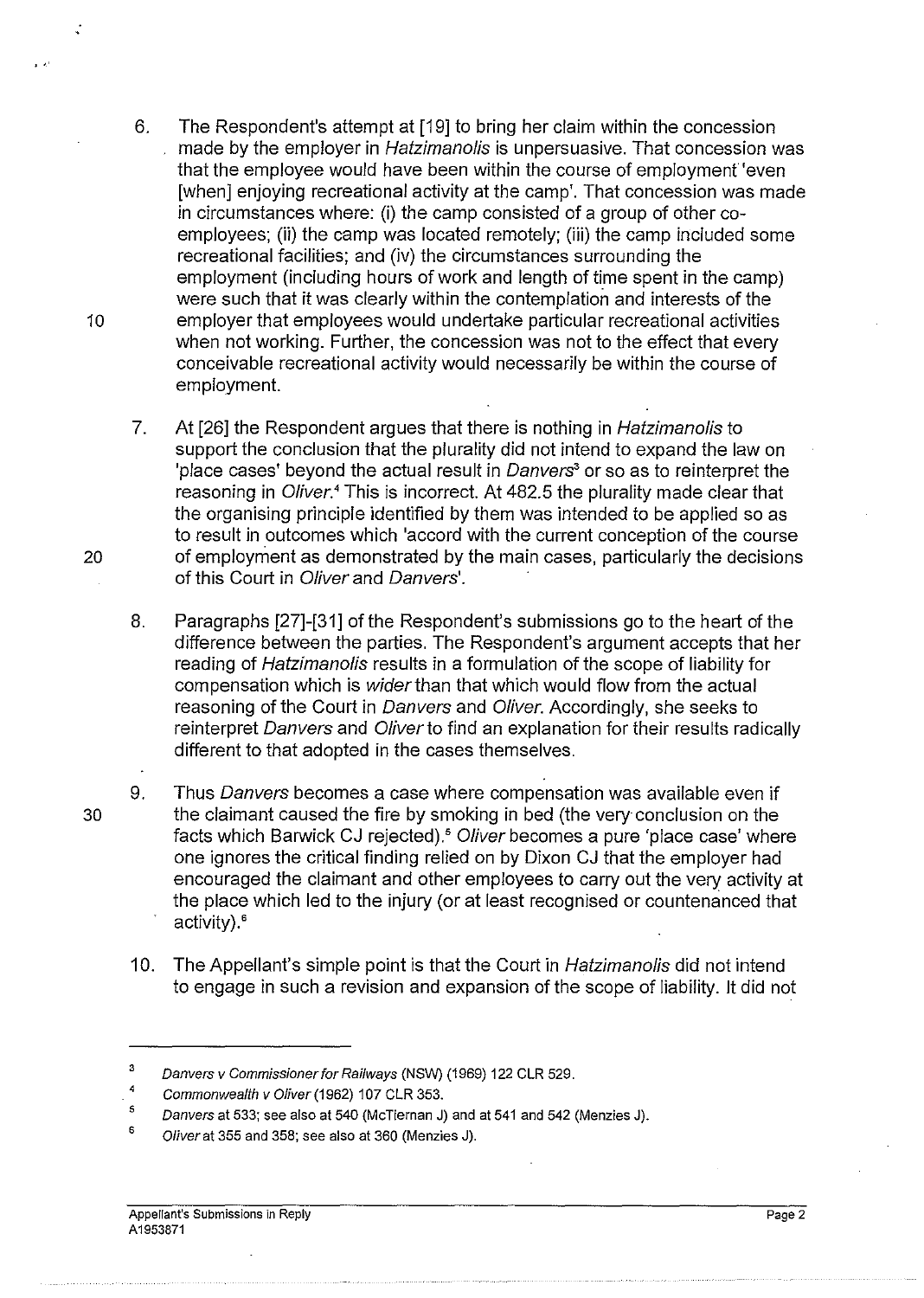say it was doing so and gave no reasons why such a course was necessary or appropriate.

- 11. The Respondent's attempt at [27]-[30] to marginalise the relevance of the approaches in Danvers and Oliver (as being referable to the old Henderson-Speechley test<sup>7</sup>) is misconceived. The plurality cited the cases of Oliver and Danvers as emblematic of the 'current conception of the course of employment'.
- 12. The Respondent's assertion at [32] that 'there can be little doubt that Barwick CJ [in Danvers] was using the rider as "words of expansion"' is not 10 supported by any reasoning. Nor can it be. It would be a curious result indeed if consideration of something as broad as 'the general nature and circumstances of the employment' could only ever operate to confer, rather than deny, compensability.
- 13. The Respondent's attempt at [33] to rationalise the sufficiency of presence at place, by reference to gross misconduct being 'an upper limit on the use of the place', is unconvincing. If the Respondent had occasioned her injury in the course of a wild drunken party in her motel room, it is far from selfevident that such an injury should be regarded as having been sustained in the course of employment. The suggestion that compensability could only be 20 denied if the injury resulted from gross misconduct (because of a pre-existing written instruction not to have any guests in the room) demonstrates the problem which inheres in the Respondent's approach: first, the 'practicality' of employers giving directions of that nature may be doubted (noting the Respondent's emphasis upon the practicality of the formulation in Hatzimanolis); and secondly, very real doubt would attend the lawfulness of any such directions precisely because they would seemingly go beyond the realm of an employer's legitimate interests.<sup>8</sup>
- 14. The Respondent at [40] seeks to explain various interval cases on the basis that they all involved findings by the relevant court that both limbs of the 30 Hatzimanolis test were satisfied on the specific facts. This is incorrect. In the cases in question the courts considered the nature of the activity being undertaken at the time of injury and determined whether, to adapt the words of Kiefel J in Comcare v Mather and Anor (1995) 56 FCR 456, that activity fell outside the ambit of the employer's requirement that the employee work away from his or her home and ordinary place of work.<sup>9</sup> Presence at place

<sup>7</sup>  See Henderson v Commissioner of Railways (WA) (1937) 58 CLR 281 and Humphrey Earl Ltd v Speechley (1951) 84 CLR 126.

<sup>8</sup>  Under the common law an employer is only empowered to give such directions as are lawful and reasonable: see R v Darling Island Stevedoring and Lighterage Co Ltd; Ex parte Halliday and Sullivan (1938) 60 CLR 601 at 621-622; McManus v Scott-Charlton (1996) 70 FCR 16.

<sup>9</sup>  See Inverell Shire Council v Lewis (1992) 8 NSWCCR 562 at 566E and 567D and McCurry v Lamb (1992) 8 NSWCCR 556 at 559F-G and 559B-D, noting that Sheller JA specifically rejected the proposition that, in interval cases, presence at place is sufficient of itself to attract liability (see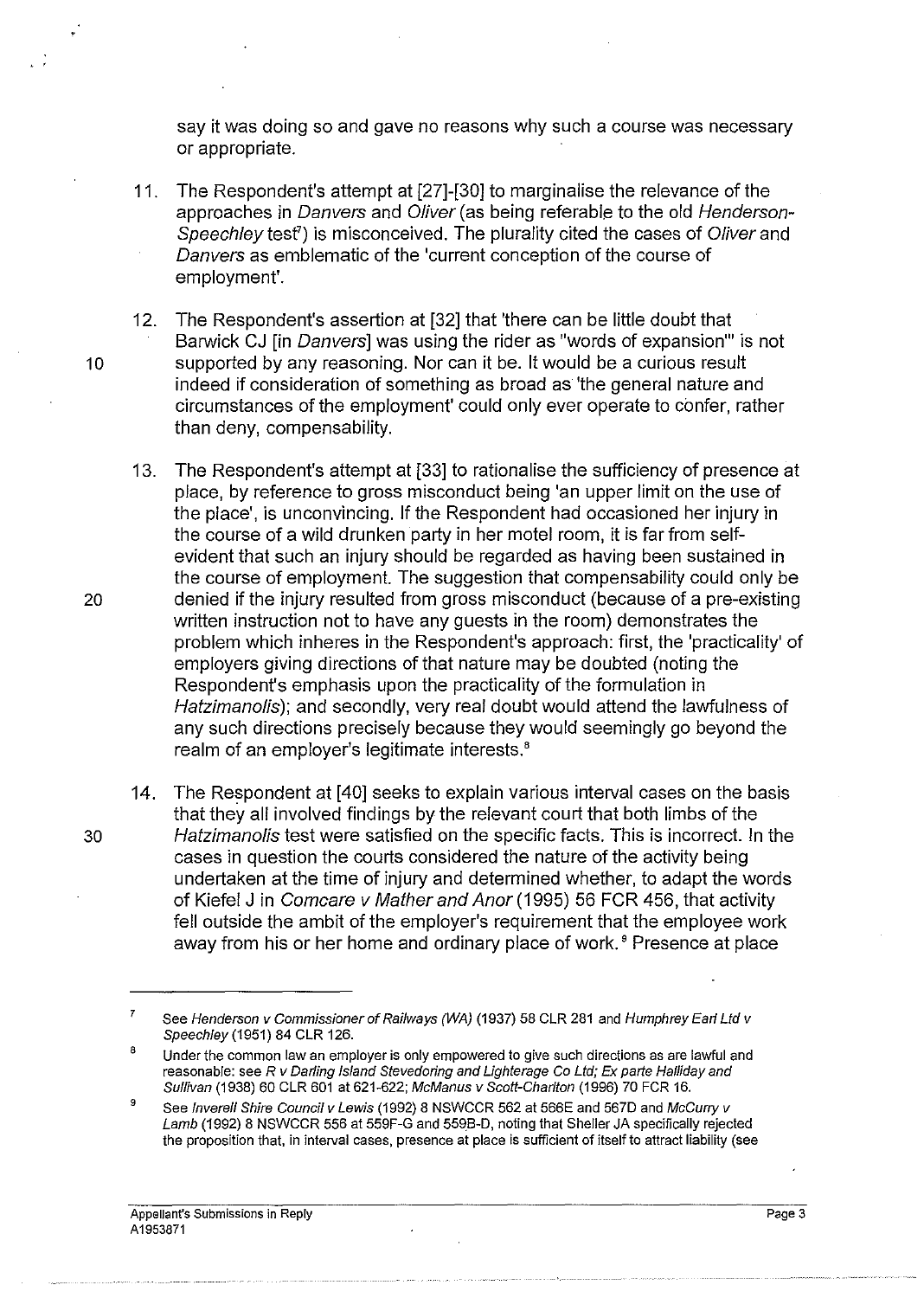was considered a relevant factor, in accordance with the notion that time, place, circumstances and conditions of employment are all matters for consideration. In a number of these cases various judges specifically rejected the suggestion that presence at place ought be regarded as sufficient.

15. The Respondent's attempt at [41]-[46] to align the concept of an 'interruption to employment' in non-interval cases with gross misconduct in interval cases is unconvincing. Clearly, the approach of the Court below involves a different treatment of liability in interval cases from that which applies when an 10 employee is at work during work hours. The differential treatment is not displaced or overcome by s 14(3), which operates as an exception to liability not as an exception to when an injury occurs in the course of employment.

- 16. The Respondent's submissions at [58]-[59] ought be rejected. The relevant finding was open to the Tribunal on the evidence, and merely amounted to an inference drawn from the agreed facts. In any event, even if that finding can somehow be impugned, it cannot possibly be converted into a positive finding that the Respondent's injury was sustained while performing an activity within the ambit of her employer's requirement for an overnight stay.<sup>10</sup>
- 20 Date of filing: 19 July 2013

Telephone: 02 6141 4118 Justin/Gleeson SC Facsimile: 02 6141 4009 Email: justin.gleeson@ag.gov.au

Tom Howe QC Telephone: 02 62537415 Facsimile: 02 62537384 Email: tom.howe@ags.gov.au

lnverell at 568.2 and 571 D and McCurry at 561 B; see also Comcare v McCallum (1994) 49 FCR 199 at 303E-204G; Comcare v Mather and Anor (1995) 56 FCR 456 at 460-463; Wotkcover Authority of NSW v Walling [1998] 16 NSWCCR 527 wherein reference was made, in approving terms, to the observations of Sheller JA in Inverell; Kennedy v Telstra Corporation (1995) 61 FCR 160 at 167G-168A wherein the observations of Sheller JA in lnverell were also referred to with approval; McMahon v Lagana & Anor [2004] NSWCA 164 at [38]; Watson v Qantas Airways (2009) 75 NSWLR 539 at [29], [80], [82], [93]-[94].

10 Akora Holdings Pty Ltd v Ljubcic [2008] NSWCA 339 at [20].

30